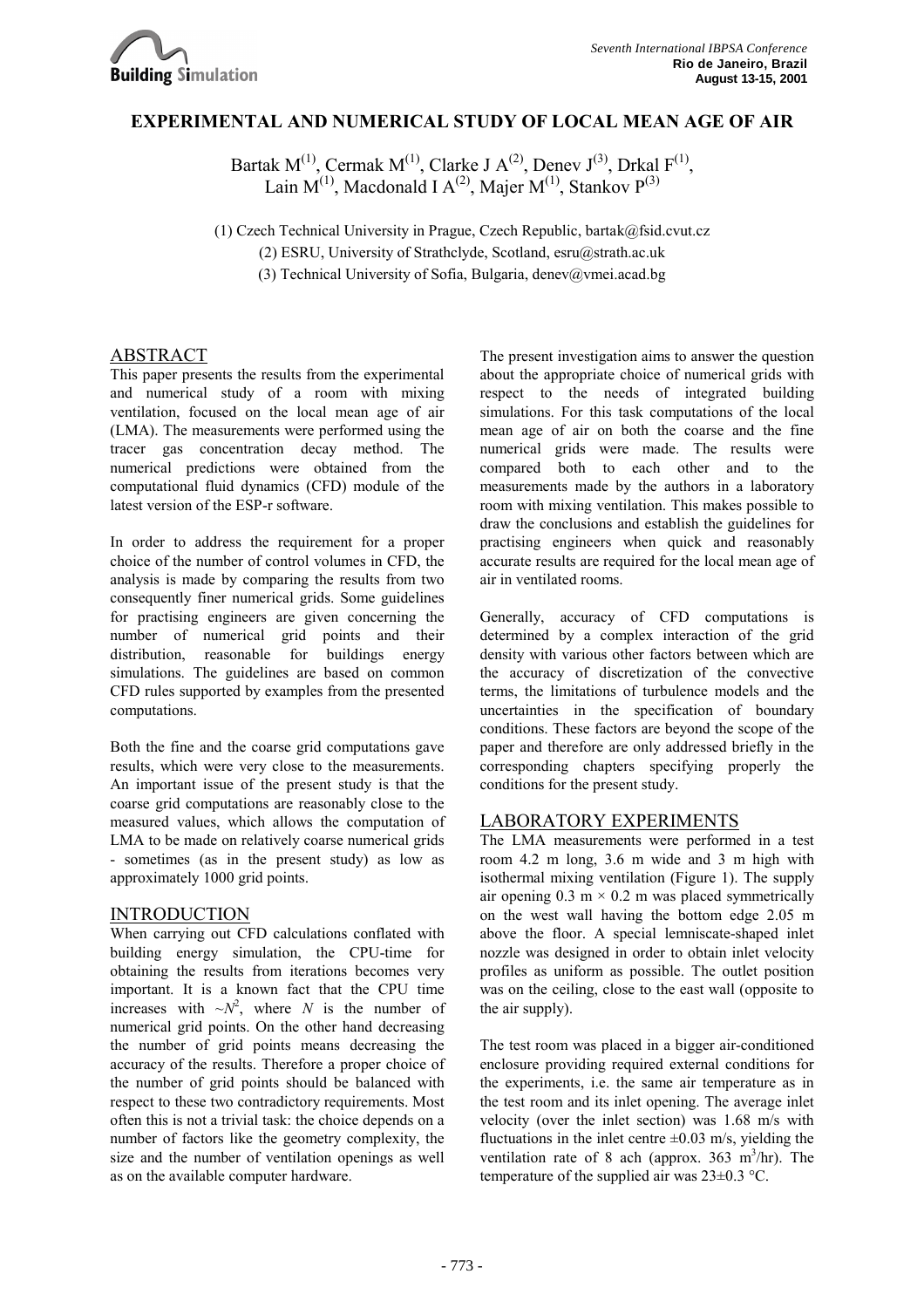

Figure 1: Schematic drawing of the test room

The concentration decay method was used to determine the local mean age of air using  $SF<sub>6</sub>$  as the tracer gas. At first a uniform tracer-gas distribution in the test room was reached, then the tracer-gas marking was cut off and the decay of the tracer-gas concentration due to the fresh (non-marked) ventilating air was measured. The local mean age of air (LMA) was calculated as the area under the concentration vs. time curve. The INNOVA AirTech Instruments multi-gas monitor type 1302 and sampler/dozer type 1303 were used for the concentration measurements. Tracer-gas dosing and monitoring were controlled via personal computer and the INNOVA 7620 software. The same software was used also for the evaluation of the local mean age of air.

The concentration decay curves were measured individually at 23 positions. Some of the points were measured more then once showing a reasonable repeatability (max. deviation 6.5%). Most of the measurements were done in the middle longitudinal vertical plane. Several locations in the corners and near the walls were also investigated.

### NUMERICAL COMPUTATION OF THE FLOW FIELD AND THE LOCAL MEAN AGE OF AIR

In the present study a new version of the CFD model incorporated in the ESP-r integrated simulation software has been used. The CFD module is aimed to extend the possibilities for integrated building simulation in terms of detailed indoor air flow modelling (Beausoleil-Morisson *et al* 2001). However, in order to keep the program simple for users from a wide range of background (also with limited or no experience in CFD), some restrictions apply. Between these restrictions, which are also valid for the present investigation, is that a user specifies only airflow rate (and optionally velocity direction) in the inlet. Then the program calculates the inflow boundary conditions by setting equally

distributed velocity and turbulence characteristics in all control volumes of the inlet. The turbulent kinetic energy *k* is calculated assuming the turbulence intensity 14% and the kinetic energy dissipation rate is calculated from  $\varepsilon = k^{1.5}/(0.005 \times A^{0.5})$ , where *A* is the inlet area. Another restriction is that the number of control volumes in each spatial direction should be kept less or equal to 32.

For the discretization of partial differential equations on structured staggered numerical grids the CFD module uses the finite volume numerical method based on the first-order power-law scheme for the convective terms. The model includes equations for three velocity components and for the pressure correction segregated by the SIMPLEC algorithm. A standard version of the *k-*ε turbulence model is used together with the wall functions approach for the boundary conditions on rigid walls. As described below, the local mean age of air (LMA) is calculated using a separate partial differential equation.

LMA is one of the most important parameters when the removal of contaminants from a room or the ventilation efficiency in a closed space is considered. At an arbitrary point *P* of the room LMA is defined as the average time needed for air to reach the point *P* since it entered the room, e.g. Liddament (1993).

The calculation of the local mean age value  $\theta$  is made by means of solving an additional partial differential equation. For numerical purposes the equation is derived from the concentration equation (called also 'passive scalar' equation, as it does not interact with the velocity field) with the assumption that the production of contaminants throughout the room is uniform (see Sandberg and Sjöberg 1983, Davidson and Olsson 1987). The final form of this equation used also for obtaining the present results is:

$$
\frac{\partial}{\partial x} \left[ \rho u \theta - \left( \frac{\mu}{\sigma_i} + \frac{\mu_i}{\sigma_i} \right) \frac{\partial \theta}{\partial x} \right] \n+ \frac{\partial}{\partial y} \left[ \rho v \theta - \left( \frac{\mu}{\sigma_i} + \frac{\mu_i}{\sigma_i} \right) \frac{\partial \theta}{\partial y} \right] \n+ \frac{\partial}{\partial z} \left[ \rho w \theta - \left( \frac{\mu}{\sigma_i} + \frac{\mu_i}{\sigma_i} \right) \frac{\partial \theta}{\partial z} \right] = 1
$$
\n(1)

Here  $u$ ,  $v$  and  $w$  are the velocity components,  $\rho$  is the density of air,  $\mu$  and  $\mu_t$  are the physical and turbulent viscosities,  $\sigma_l$  and  $\sigma_t$  are the laminar and turbulent Schmidt numbers.

Equation (1) uses the results from the velocity distribution as well as the distribution of turbulent viscosity throughout the room. As the distribution of  $\theta$  does not affect the velocity field and the turbulent viscosity distribution in the room, the calculation of  $\theta$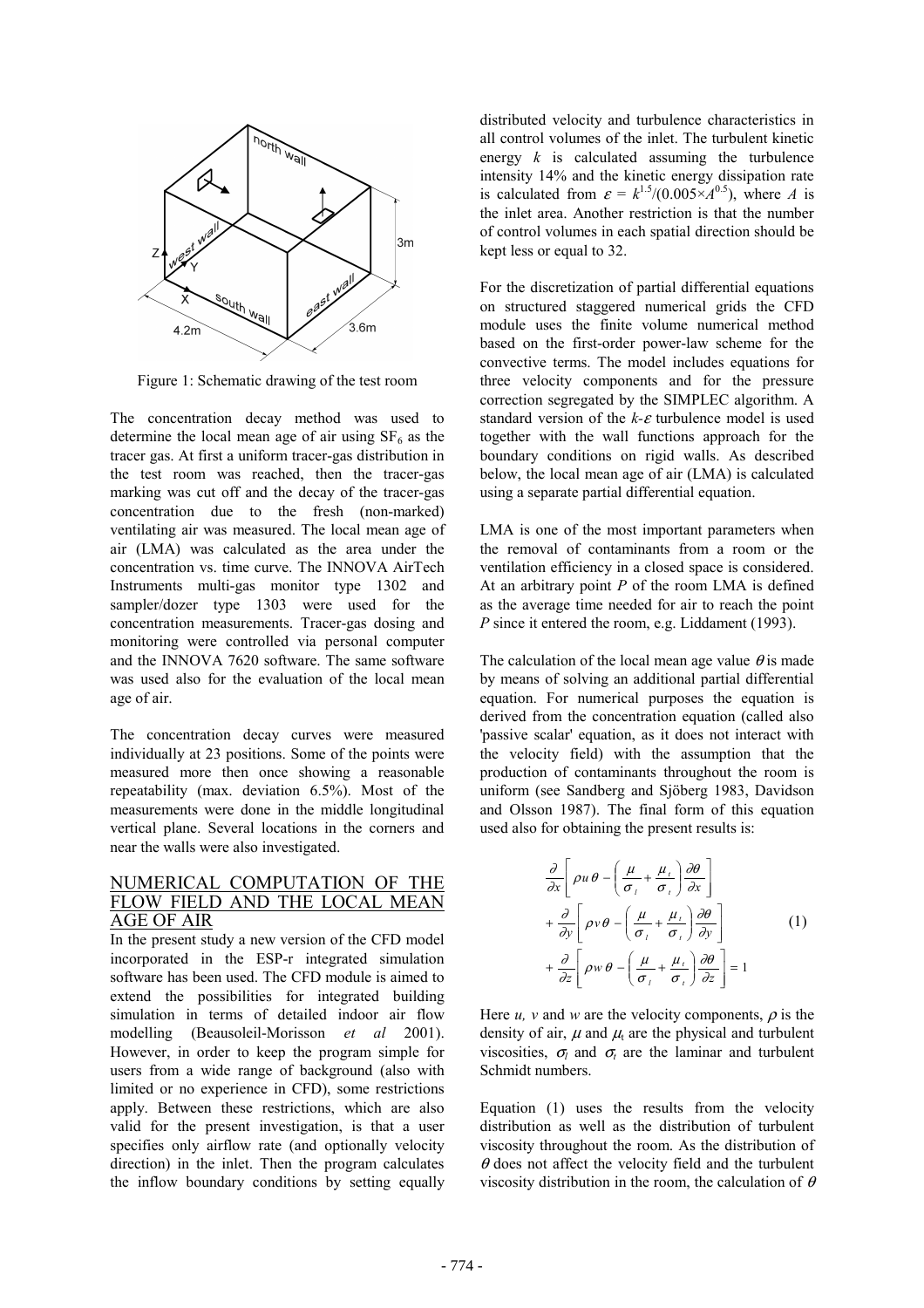is made after the iterations according to the SIMPLEC algorithm are completed. Thus the calculation of LMA takes usually much less CPUtime, than the converged solution of air velocity vectors in the room.

The values of LMA can be reduced by an increased flow rate of air through the room. However, when different arrangements of the ventilation openings with different flow rates trough them should be compared between each other, it is useful to introduce a form for the results which will not depend on the flow rate of air. Therefore the dimensionless form of this parameter is introduced, indicating how efficiently different room airflow structures remove contaminants regardless of the particular flow rate trough the room:

$$
\overline{\theta} = \frac{\theta}{V/Q} \tag{2}
$$

Here *V* is the volume of air in the room and *Q* is the volumetric flow rate through the room. This form of presentation was found to be convenient in a number of previous investigations of the authors (Denev *et al* 1997 and Stankov *et al* 1992) and hence it is used in all consequent figures.

### RESULTS AND DISCUSSION

Two numerical grids – a coarse and a fine one have been used to compare the accuracy of the results. In both cases the airflow was simulated as threedimensional. The coarse numerical grid consists of  $11\times9\times11=1089$  points (control volumes) which is reasonable for integrated building performance simulations. A grid which is three times finer in each direction, consisting of 30×27×30=24300 points (control volumes) was used for the comparison.

On the SGI O2 workstation with R5000SC/180 MHz CPU and 192 MB memory (which is similar to an average PC purchased in the last one or two years) the CPU-time per iteration was 0.5 s on the coarse grid while it was approx. 15 s on the fine grid. One should take into account that the fine grid requires much more iterations to achieve convergence – 180 iterations were necessary for the coarse grid, while with the fine grid it took 1240 iterations to reach the same convergence criteria (the sum of residuals for each calculated variable less than  $10^{-4}$ ).

The Figures 2a, 2b and 2c give an overall view of the flow patterns in the room showing vector plots for the coarse grid in the middle plane ( $y = 1.8$  m), at the east wall  $(x = 4.1 \text{ m})$  and the south wall  $(y = 0.2 \text{ m})$ . From the vector plots it is clear that the ventilation is of a mixing type, which in the case of perfect mixing would result in the room average LMA value of 1.0.



Figure 2a: Vector plot in the middle plane

|   |                                                                            |   | $\sim$ + $\times$        |                      |                             |                       |                                                                                                                                                                                                                                                                                                                                                                                                                              |               |
|---|----------------------------------------------------------------------------|---|--------------------------|----------------------|-----------------------------|-----------------------|------------------------------------------------------------------------------------------------------------------------------------------------------------------------------------------------------------------------------------------------------------------------------------------------------------------------------------------------------------------------------------------------------------------------------|---------------|
|   | $\overline{\phantom{0}}$                                                   | ∼ |                          |                      | <b>N</b> 1 /                | ▰                     | ≁                                                                                                                                                                                                                                                                                                                                                                                                                            |               |
|   |                                                                            | ÷ | $\overline{\phantom{a}}$ | $\ddot{\phantom{1}}$ | ≁                           | ∽                     |                                                                                                                                                                                                                                                                                                                                                                                                                              |               |
|   |                                                                            |   | ≁                        | $\ddot{\phantom{1}}$ | ∼                           | ∼                     | ∼                                                                                                                                                                                                                                                                                                                                                                                                                            |               |
| ı | ✔                                                                          | ◢ |                          |                      | $\times$ + $\times$         | $\blacktriangleright$ | $\overline{\phantom{a}}$                                                                                                                                                                                                                                                                                                                                                                                                     | x             |
| ı | ✔                                                                          | ✔ |                          |                      | $\lambda + \lambda$         | ↘                     | ↘                                                                                                                                                                                                                                                                                                                                                                                                                            | ¥             |
|   | v                                                                          | v | $\sqrt{2}$               |                      | $+$ $\lambda$               | ↘                     | $\blacktriangleright$                                                                                                                                                                                                                                                                                                                                                                                                        | ¥             |
|   |                                                                            | v | $\sqrt{2}$               |                      | $+$ $\lambda$               | $\mathbf{X}_i$        | N.                                                                                                                                                                                                                                                                                                                                                                                                                           | ¥             |
|   | i                                                                          |   | $\sqrt{2}$               |                      | $\rightarrow$ $\rightarrow$ | $\mathbf{V}$          | $\mathbf{v}$                                                                                                                                                                                                                                                                                                                                                                                                                 | $\rightarrow$ |
|   | $\sqrt{2}$                                                                 |   |                          |                      |                             |                       | $\mathbf{A} = \mathbf{A} + \mathbf{A} + \mathbf{A} + \mathbf{A} + \mathbf{A} + \mathbf{A} + \mathbf{A} + \mathbf{A} + \mathbf{A} + \mathbf{A} + \mathbf{A} + \mathbf{A} + \mathbf{A} + \mathbf{A} + \mathbf{A} + \mathbf{A} + \mathbf{A} + \mathbf{A} + \mathbf{A} + \mathbf{A} + \mathbf{A} + \mathbf{A} + \mathbf{A} + \mathbf{A} + \mathbf{A} + \mathbf{A} + \mathbf{A} + \mathbf{A} + \mathbf{A} + \mathbf{A} + \mathbf$ |               |
|   | the control of the control of the control of the control of the control of |   |                          |                      |                             |                       |                                                                                                                                                                                                                                                                                                                                                                                                                              |               |

Figure 2b: Vector plot near the east wall

|  |  | س سے اپنے پر جاتا ہے جاتا <mark>ہ</mark>                                                                                                                                                                                                                                                                                                                                                                                                                                                                                                                                                                                                                                |              |              | $\rightarrow$ $\rightarrow$ $\rightarrow$ |                             |
|--|--|-------------------------------------------------------------------------------------------------------------------------------------------------------------------------------------------------------------------------------------------------------------------------------------------------------------------------------------------------------------------------------------------------------------------------------------------------------------------------------------------------------------------------------------------------------------------------------------------------------------------------------------------------------------------------|--------------|--------------|-------------------------------------------|-----------------------------|
|  |  | $\left\{ \left\vert \left\langle \cdot \right\rangle \right\vert \left\langle \cdot \right\rangle \right\vert \left\langle \cdot \right\rangle \left\langle \cdot \right\rangle \right\} =\left\{ \left\langle \cdot \right\rangle \left\langle \cdot \right\rangle \left\langle \cdot \right\rangle \right\} =\left\{ \left\langle \cdot \right\rangle \left\langle \cdot \right\rangle \right\} =\left\{ \left\langle \cdot \right\rangle \left\langle \cdot \right\rangle \right\} =\left\{ \left\langle \cdot \right\rangle \left\langle \cdot \right\rangle \right\} =\left\{ \left\langle \cdot \right\rangle \left\langle \cdot \right\rangle \right\} =\left\{$ |              |              |                                           | $\sim$                      |
|  |  | $\left\{ \left\langle \mathcal{F}_{\alpha} \left( \mathcal{F}_{\alpha} \right) \right\rangle \left\langle \mathcal{F}_{\alpha} \left( \mathcal{F}_{\alpha} \right) \right\rangle \right\} \left\langle \mathcal{F}_{\alpha} \left( \mathcal{F}_{\alpha} \right) \right\rangle \left\langle \mathcal{F}_{\alpha} \left( \mathcal{F}_{\alpha} \right) \right\rangle \right\}$                                                                                                                                                                                                                                                                                             |              |              | v                                         | $\mathscr{S}$ $\mathscr{S}$ |
|  |  |                                                                                                                                                                                                                                                                                                                                                                                                                                                                                                                                                                                                                                                                         | ◢            |              |                                           | メメノト                        |
|  |  |                                                                                                                                                                                                                                                                                                                                                                                                                                                                                                                                                                                                                                                                         |              | $\mathbf{z}$ |                                           | メメリ                         |
|  |  |                                                                                                                                                                                                                                                                                                                                                                                                                                                                                                                                                                                                                                                                         |              | ×.           |                                           | $\ell \neq \ell$            |
|  |  |                                                                                                                                                                                                                                                                                                                                                                                                                                                                                                                                                                                                                                                                         | ↙            | $\mathbb{Z}$ |                                           | メメリ                         |
|  |  | $\left\vert \cdot\right\rangle$ , where the contract of $\left\vert \cdot\right\rangle$                                                                                                                                                                                                                                                                                                                                                                                                                                                                                                                                                                                 | $\mathbb{Z}$ | x            |                                           | メメモ                         |
|  |  | $\vert x \vert > \vert x \vert > \vert x \vert \vert \vert x \vert$                                                                                                                                                                                                                                                                                                                                                                                                                                                                                                                                                                                                     |              |              |                                           | $\left  \cdot \right $      |
|  |  |                                                                                                                                                                                                                                                                                                                                                                                                                                                                                                                                                                                                                                                                         |              |              |                                           | $\mathscr{L}$ $\mathscr{N}$ |
|  |  |                                                                                                                                                                                                                                                                                                                                                                                                                                                                                                                                                                                                                                                                         |              |              |                                           | $\sim$                      |

Figure 2c: Vector plot near the south wall

Any short-circuits and stagnant areas in the room (as these happened in our case) would increase the average LMA to a value greater than 1.0 (see e.g. Grieve 1991 or Roos 1999). The coarse grid computations resulted in the room average LMA of 1.171 while the fine grid computations resulted in the value of 1.126.

The higher predicted values for LMA in the case of the coarse numerical grid can be observed also from the comparison of Figs. 3a and 3b, which present the middle plane of the room (all values are made dimensionless using eq. (2); the dimensionless value 1.0 in the figures corresponds to 538 seconds).

As it can be seen in the figures, the LMA distribution follows the airflow patterns in the room increasing gradually from the inlet along the jet and reaching the highest values in recirculation zones with stagnant air. The mixing ventilation exhibits LMA values between 1.1 and 1.2 (Fig. 3b, fine grid) almost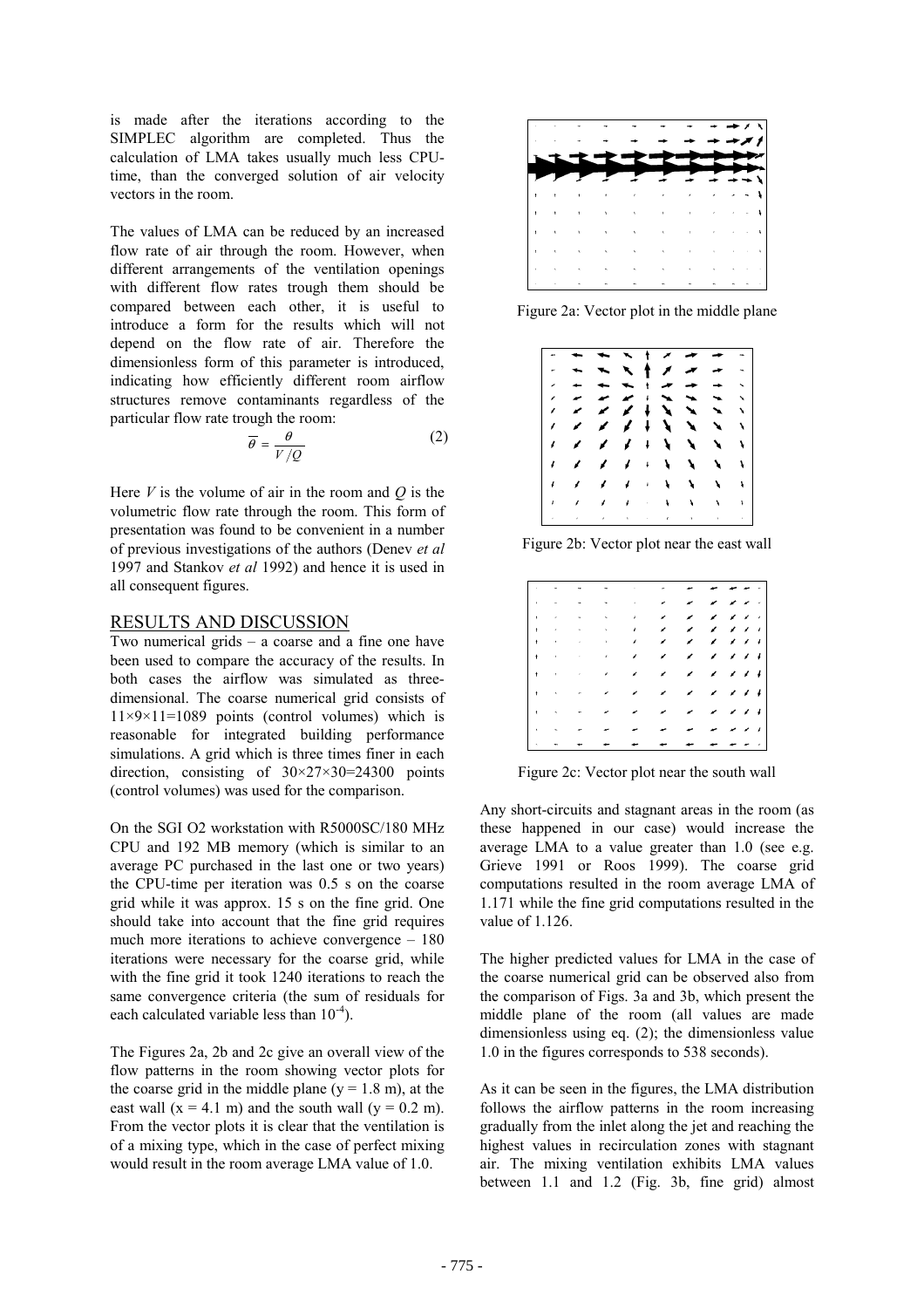everywhere at the height of 1.1 m, which is representative for the breathing zone of a sitting person.



Figure 3a: Contours of LMA – coarse grid



The differences between the two grids do not exceed 0.1 in numerical values for almost all regions below and above the jet. One exception is the difference of 0.2 in LMA observed in the inflow jet. This is due to the numerical diffusion in the coarse grid, which causes the jet to be more widely "spread". Some other exceptions are observed at the location where the main jet impinges the opposite wall (at  $x = 4.2$  m) of the room and changes its direction. This region is featured by a strong curvature of the flow streamlines. Therefore, as a guideline, in regions of larger gradients of all flow parameters (like e.g. close to the inlet openings) and in regions where the streamlines are highly curved and not following the lines of the numerical grid, more grid points are required.

The comparison of the results from the two numerical grids with the laboratory experimental data along several vertical lines is presented in Figs. 4a, 4b and 4c. Since the numerical points were not coinciding with the locations of measured points, the lines in the figures are obtained after bilinear interpolation. The x-coordinates were chosen from

the measurements and they cover regularly the middle plane of the room.



Figure 4a: Comparison between simulations and measurements



Figure 4b: Comparison between simulations and measurements



Figure 4c: Comparison between simulations and measurements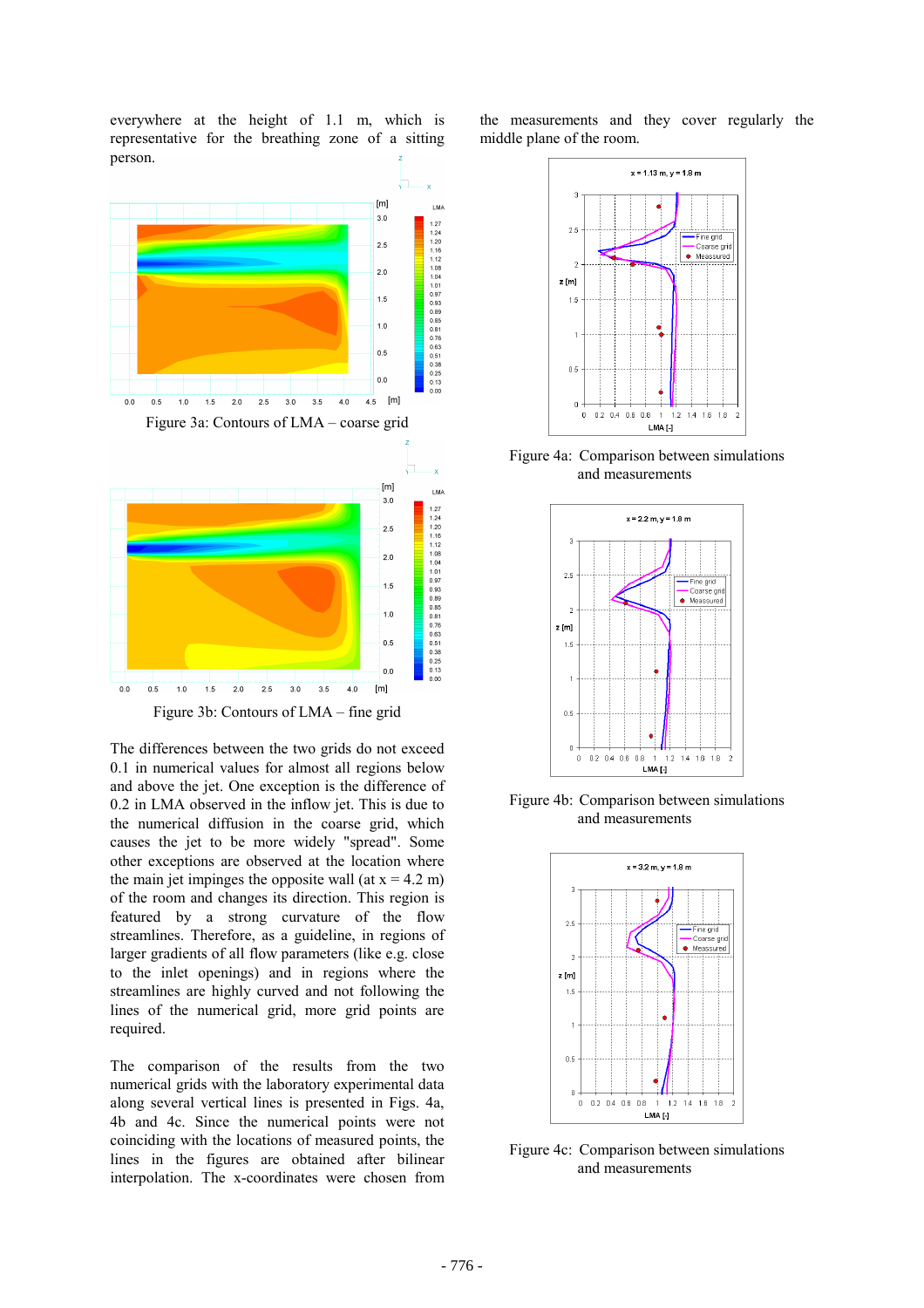The difference between experimental and numerical values of LMA is between 10% and 20%, which we do not see as a large or unusual discrepancy, considering a number of similar results reported in the field of indoor airflow measurements and simulations (see e.g. Lemaire 1993 or Heiselberg 1997). At the same time the values obtained from the coarse grid are very close to those from the fine grid and therefore we may conclude that even the results on the coarse grid are good enough for practical engineering purposes.

Both the fine and the coarse grid data are slightly higher than the measured ones. This is similar to the results reported by Roos (1999) regarding the comparison between experimental and numerical data. As a whole, the agreement between laboratory experiments and numerical data in the present paper is better than that of Roos (1999) and of Davidson and Olsson (1987). The latter authors report discrepancies up to 25% for a grid of 2000 cells for a mixing ventilation case. The reason for better agreement in the present work is most likely in the fact that the present study is isothermal, unlike above cited investigations. It is known that for room flows with presence of large buoyancy forces effects like relaminarization due to stratification arise which deteriorates the assumption of isotropic turbulence on which the *k-*ε model is based (Davidson 1990 and Heiselberg 1996).

Major sources of discrepancies in the present work are in the first order scheme for convective terms and the restrictions of the used turbulence model to predict such a complex, highly three-dimensional flow with separation, reattachment, and re-circulation for which inconsistencies in predicting one region affect adversely the whole physical space (Heiselberg 1996). Another source is the need for interpolation of the numerical results in the measured locations as well as the rather integral specification of the boundary conditions, not allowing the presentation of boundary layer characteristics or exact specification of the turbulent quantities. And finally, though with a decreased value, the numerical diffusion is still present also in the second grid and forms still a source of discrepancies.

Some comments about the spread of the measured data: the measurements in some points were repeated several times in order to see their deviation as it is shown in Table 1. As it can be seen, the relative error between the different measurements is within 6.5%. The average values obtained from the individual sets of measurements (wherever available) are used in the graphs (Figures 4 a, b, c).

Several points were also measured outside of the middle plane - see Table 2. Generally, the results in the Table 2 show once again that the coarse grid computations are close enough (in terms of practical needs) both to those from the fine grid and to the measured data.

## **CONCLUSIONS**

The present study shows the comparison of data from laboratory measurements with two sets of numerical results – one on a coarse numerical grid and one on a three times finer grid. The comparison is made for the local mean age of air parameter and the main results could be summarised as follows:

- 1. Both the fine-grid and the coarse-grid numerical results are found to be close to each other as well as to the experimental data. As expected, the fine grid data were found to be closer to the experimental values. However, even the coarse grid values are in a very good agreement with the experiments, which is accurate enough for practical engineering needs;
- 2. The values predicted on the coarse grid are higher than the fine grid values. The relative error for the mean value of the local mean age in the room for the coarse grid is 4%;
- 3. Differences between the coarse and the fine grid values are on average below 0.1 (dimensionless) in the occupied zone. This is slightly higher than the accuracy of measurements (which have an relative error up to 6.5% between repeated data series) and hence is quite accurate for solving practical engineering problems;
- 4. Even results on the coarse grid, containing 1089 numerical points proved to be sufficiently accurate for the presented problem (mixing ventilation, one air supply and one air extract opening, isothermal conditions). This is quite promising for integrated building simulations, i.e. it allows the CPU-time for such simulations to be kept in reasonable bounds;
- 5. Both the fine and the coarse grid data are slightly higher than the measured experimental values. This is similar to the results from comparison of other authors (Roos 1999);
- 6. The agreement between experimental and numerical data is better that the one reported by other authors (e.g. Davidson and Olsson 1987). The most likely reason is that the present investigation is for isothermal conditions.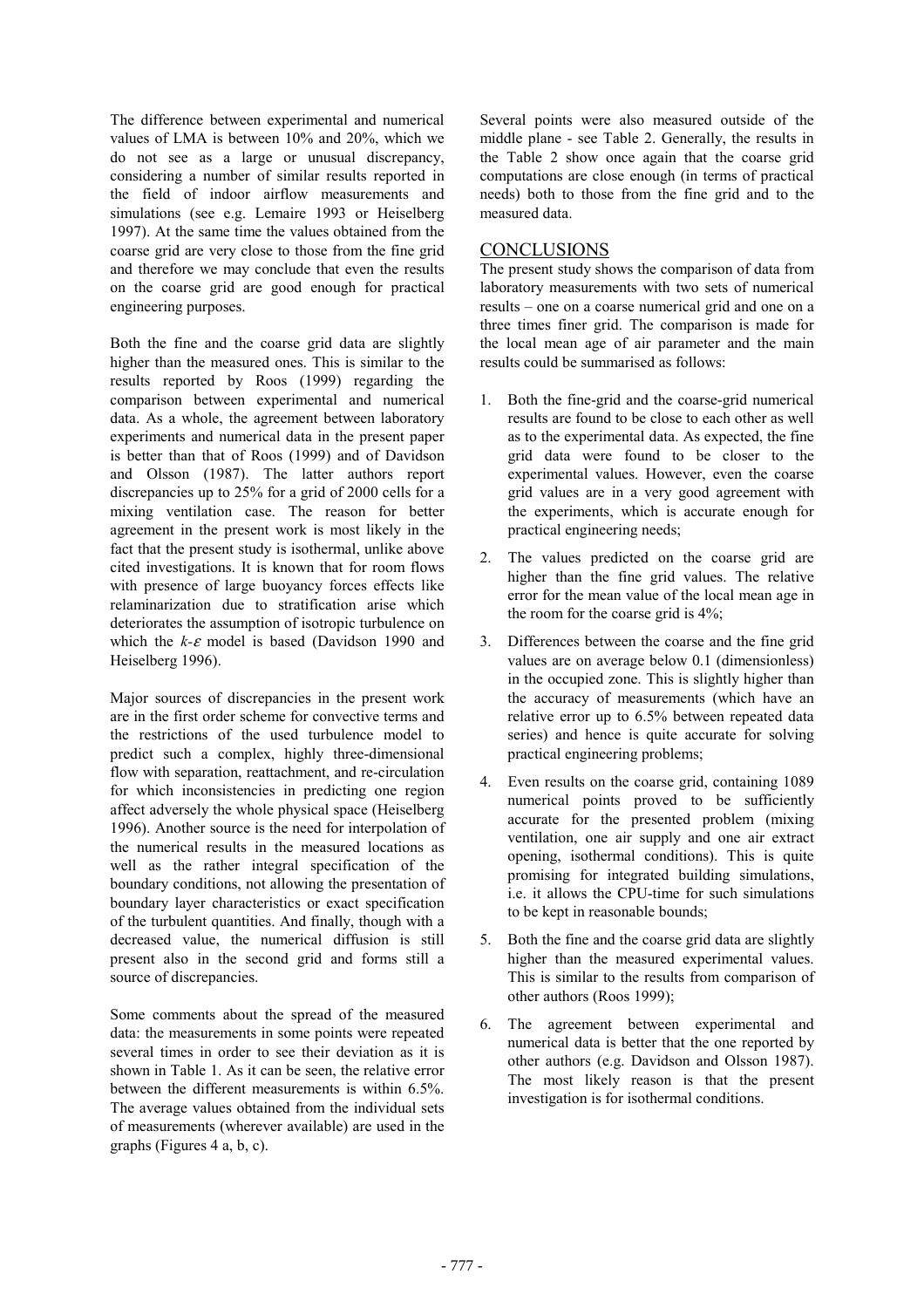| x[m] | y[m] | $z$ [m] | Location               | <b>Comments</b>                                  | LMA[s]             | Average<br>LMA <sub>[s]</sub> | <b>Maximum</b><br>relative<br>deviation |
|------|------|---------|------------------------|--------------------------------------------------|--------------------|-------------------------------|-----------------------------------------|
| 4.10 | 1.80 | 3.00    | outlet                 |                                                  | 573, 512, 550, 515 | 538                           | 6.5%                                    |
| 2.20 | 1.80 | 2.10    | along                  | locations<br>of low LMA                          | 310, 326           | 318                           | 2.5%                                    |
| 3.20 | 1.80 | 2.10    | the jet                |                                                  | 412, 379, 380      | 390                           | $5.6\%$                                 |
| 2.20 | 1.80 | 1.10    | height<br>of a sitting | locations<br>of higher LMA<br>than along the jet | 523, 534           | 529                           | $1.1\%$                                 |
| 3.20 | 1.80 | 1.10    | person's head          |                                                  | 578, 553           | 566                           | 2.3%                                    |

Table 1: Laboratory test results in the middle plane – repeatability of the measurements

| x[m] | y[m] | z[m] | Location    | <b>Comments</b>               | $LMA$ [-]<br>measured | $LMA$ [-]<br>coarse<br>grid | $LMA$ [-]<br>fine<br>grid |
|------|------|------|-------------|-------------------------------|-----------------------|-----------------------------|---------------------------|
| 4.01 | 0.92 | 2.10 | east wall   | right to the<br>impinging jet | 0.94                  | 1.05                        | 1.02                      |
| 4.01 | 2.68 | 2.10 |             | left to the<br>impinging jet  | 0.94                  | 1.05                        | 1.02                      |
| 0.20 | 0.20 | 2.83 | west wall   | locations<br>with high LMA    | 1.08                  | 1.26                        | 1.18                      |
| 0.20 | 3.40 | 2.83 | corners     |                               | 1.01                  | 1.26                        | 1.18                      |
| 2.20 | 0.20 | 1.70 | south and   | test of symmetry              | 0.97                  | 1.14                        | 1.10                      |
| 2.20 | 3.40 | 1.70 | north walls |                               | 0.93                  | 1.14                        | 1.10                      |

Table 2: Comparison between the measured and calculated data outside of the middle plane

## ACKNOWLEDGEMENTS

This work was made with the financial support from the European Commission (INCO Copernicus project ERB IC15 CT989 0511) and the Czech Ministry of Education (project MSM 210000011). The authors are indebted to the International Centre for Indoor Environment and Energy in Denmark, which provided the instruments for our laboratory experiments.